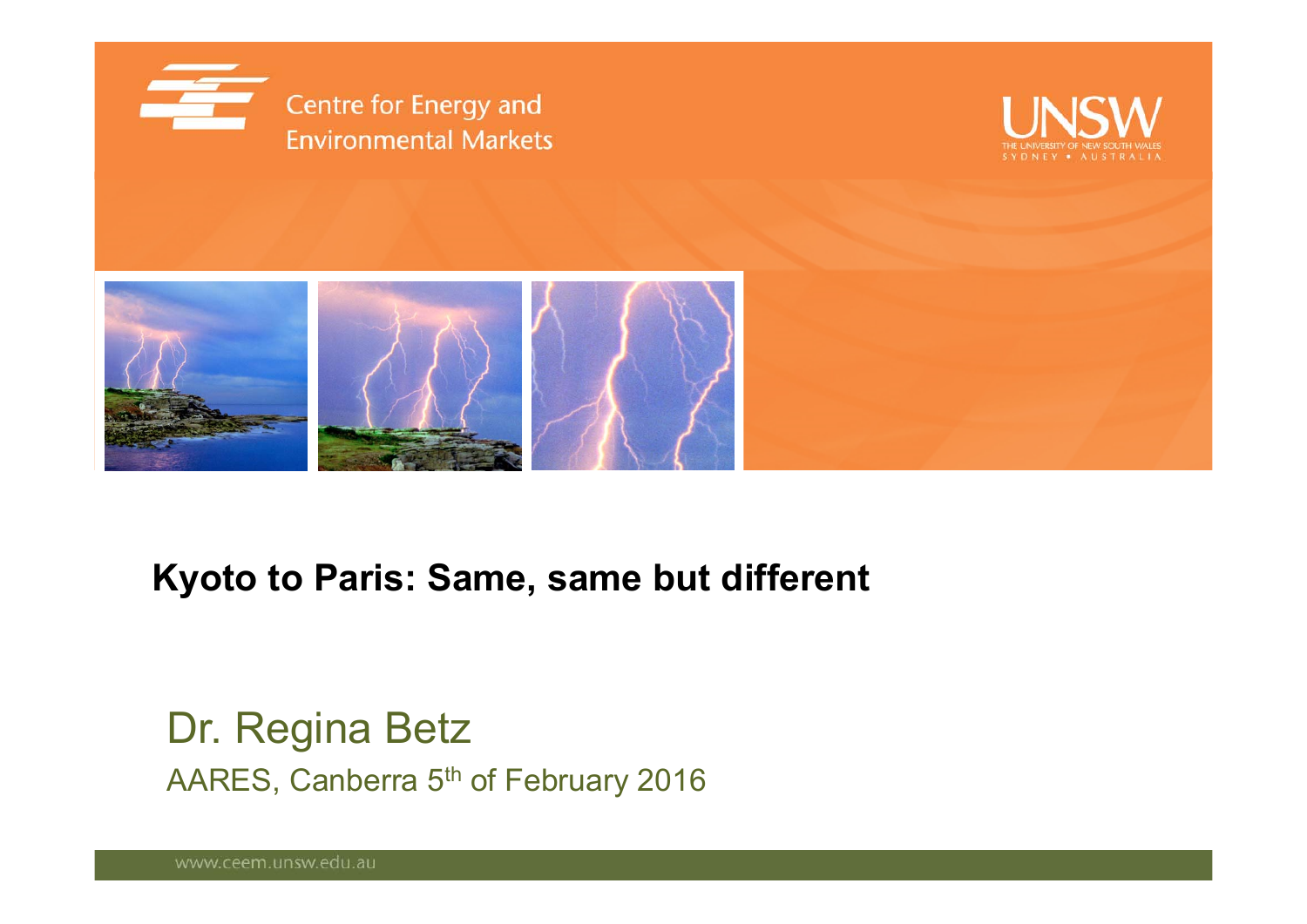





**2009 Copenhagen**: Pledges

### **1997 Kyoto Protocol celebrations**

#### **Burden sharing and mitigation effectiveness**

**Coverage of mitigation commitments under the Kyoto Protocol:** 



#### **2015 Paris**:

Intended National Determined Contributions: 178 of 196 Parties provided INDCs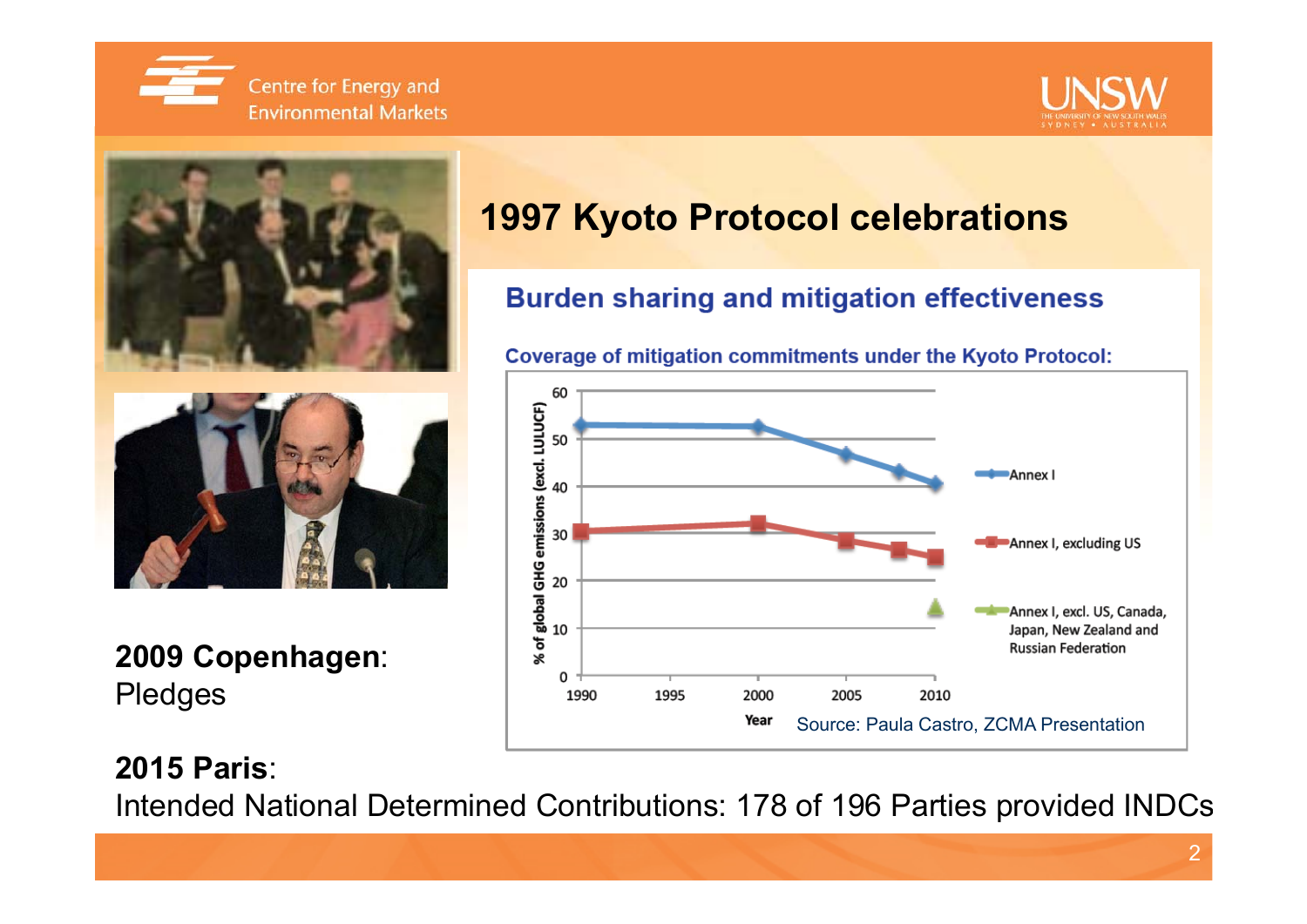



# Major Differences I

#### UNFCCC-COP3/KYOTO **Kyoto Protocol**

#### **Top-down approach**

- List of **Annex B countries**  (developed countries) with quantified emissions limitations or reduction commitments
- $\Box$  Accounting based on Assigned Amount Units with flexibility (e.g. banking)
- $\overline{\mathbb{R}^n}$  **Clean Development Mechanism** (Art. 12) to achieve emission reductions in Non-Annex I countries

# **Paris Agreement**



## **mainly Bottom-up approach**

- П **Overall target** of keeping global average temperature 1.5 -2 °C (Art. 2.1a)
- $\blacksquare$  **Global peaking** asap and **balance between emissions and removals** by second half of century (Art. 4.1)
- $\mathcal{L}_{\mathcal{A}}$ **National Determined Contributions** (NDCs) for *all* **countries** (not binding, since not part of Agreement)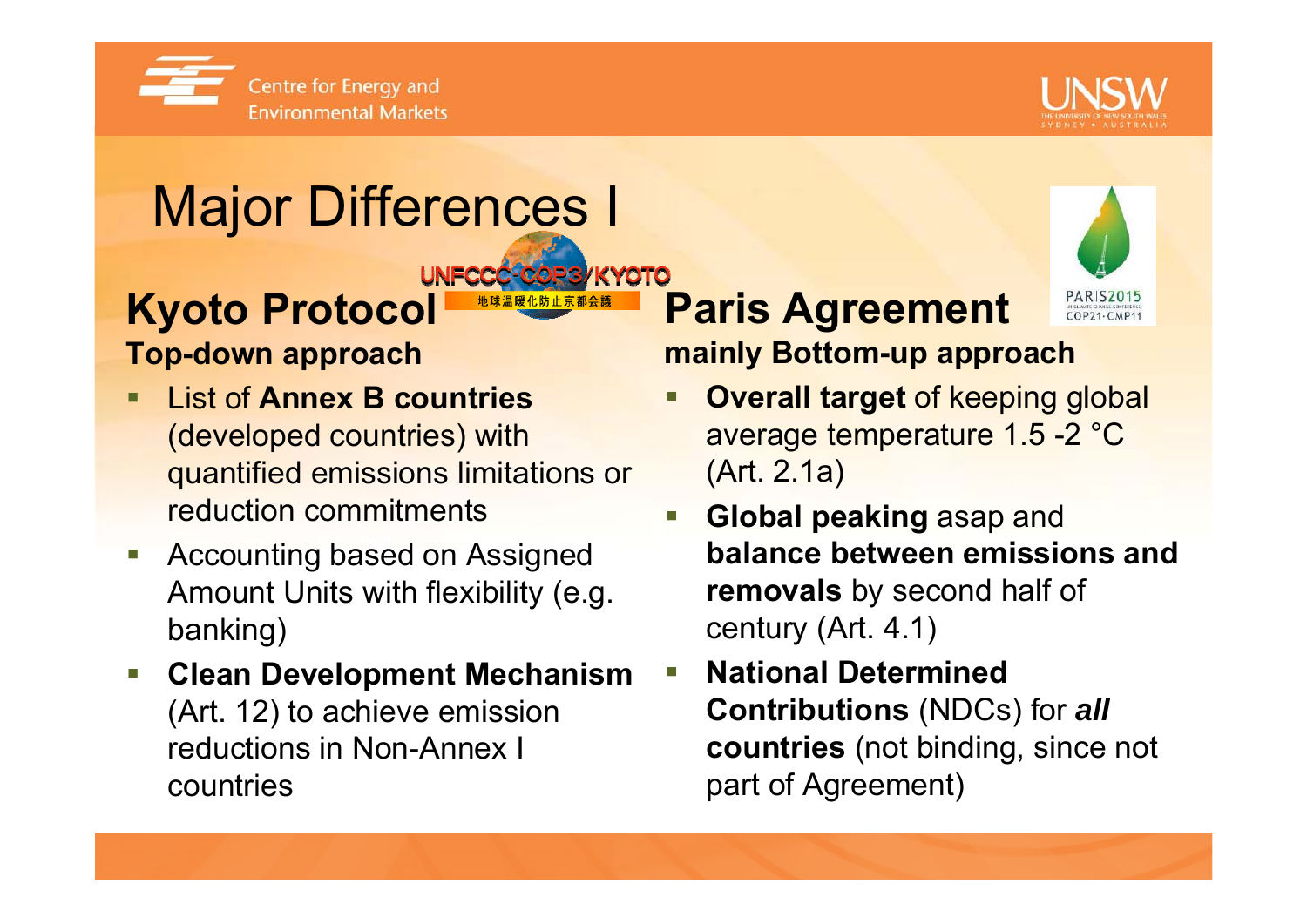



**PARIS2015**  $COP21. CMP11$ 

# Major Differences II

### **Kyoto Protocol**

- Ξ **Entering into force** when at least  $\blacksquare$ 55 Parties covering 55% of 1990 CO2-emissions of Annex I have ratified
- Ξ US did not ratify and Russia took a while
- $\mathcal{L}_{\mathcal{A}}$  **Compliance** (Art. 18) includes binding consequences (based on Marrakesh Accords stricter target in next committment period)

### **Paris Agreement**

- **Entering into force** when at least 55 Parties covering 55% of global greenhouse gas emissions have ratified
- US can ratify without Congressional ratification, given that greenhouse gases are pollutants with health implications
- Ξ **Compliance Committee** (Art. 15) but non-punitive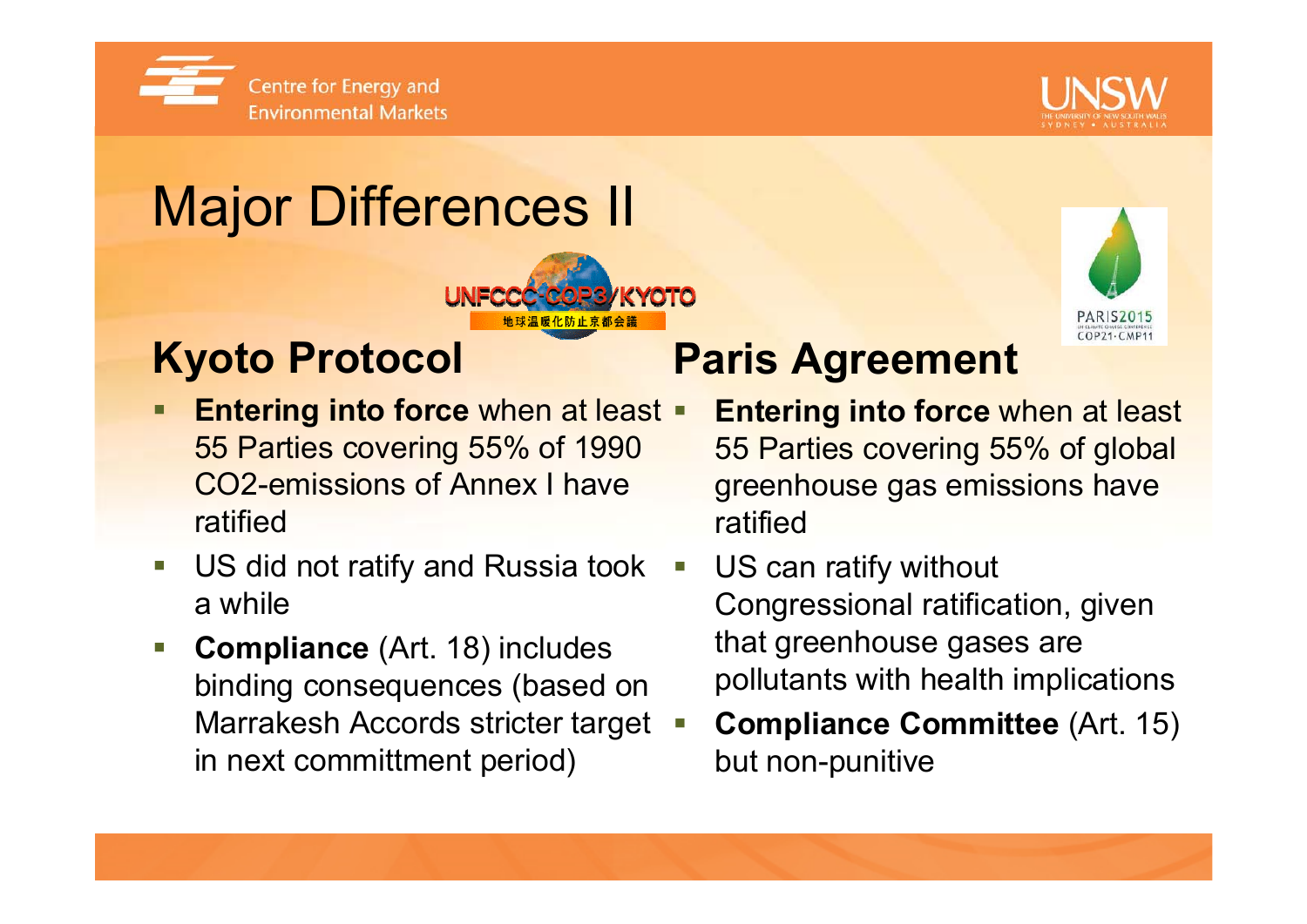



## Major Similarities CC-COPS



## **Kyoto Protocol**

- Г **Withdrawal** 3 years after entered into force, with one year notice (Art. 27)
- П **Emissions trading** (Art. 17)
- F **Joint Implementation** (Art. 6)
- F **Share of proceeds** on CDM to finance administrative expenses and support adaptation (Art. 12.8), later in Doha as well on ETS, JI

### **Paris Agreement**

- **Withdrawal** 3 years after entered into force, with one year notice (Art. 28)
- $\mathcal{L}_{\mathcal{A}}$  **Internationally transferred mitigation outcomes** (Art. 6.2)
- $\mathcal{L}_{\mathcal{A}}$ **Mechanism** (Art. 6.4)
- Ξ **Share of proceeds** on Mechanism to cover administrative expenses and suppport adaptation (Art. 6.6)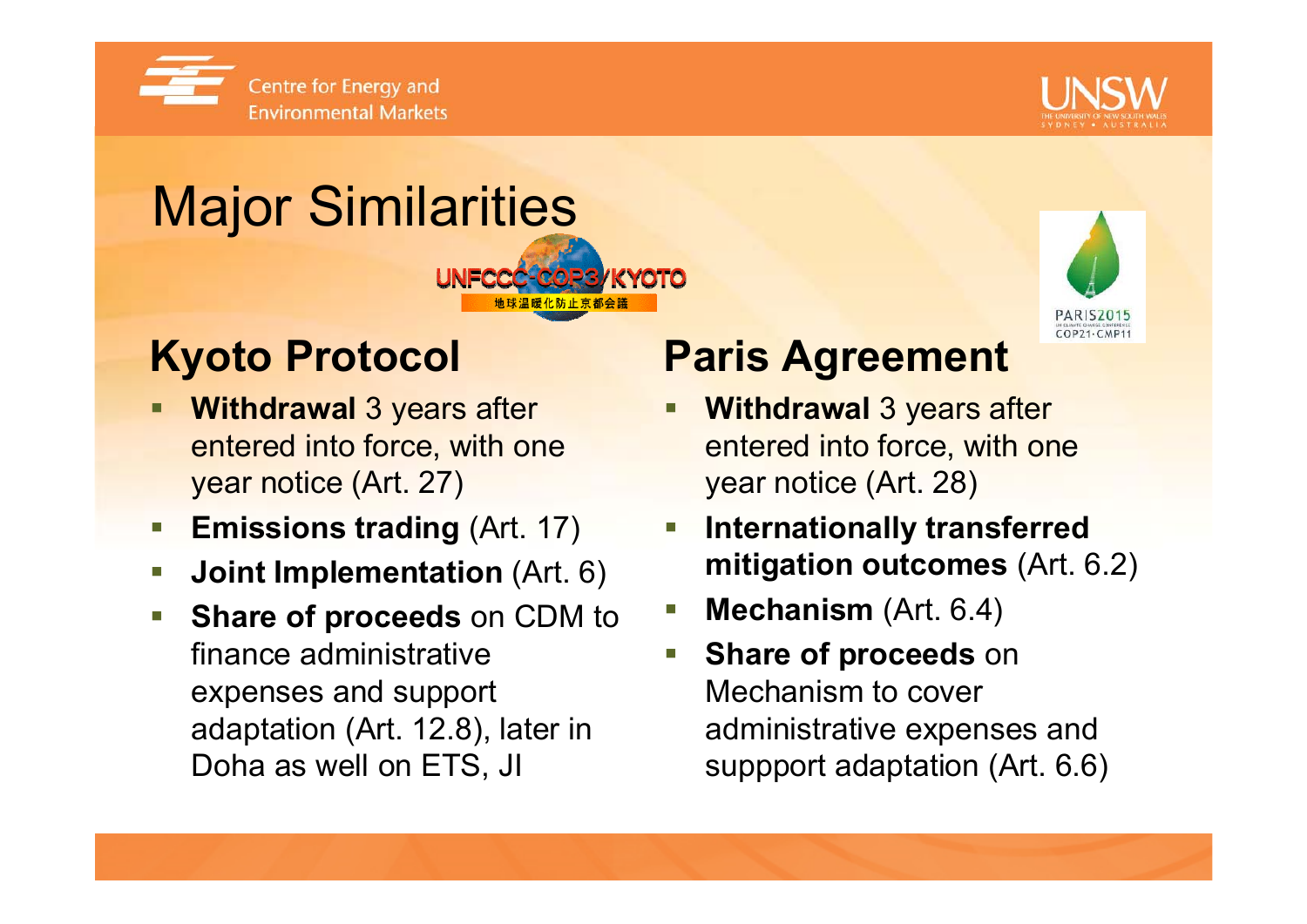



6

## New elements

- **Emphasis on balance between Mitigation and Adaptation** (NDCs include Adaptation)
- **Loss and damage** (Warsaw Mechanism continues)
- **Non-market approaches** (Art. 6.8)
- Ξ **Transparency** on **action and support** with flexibility for developing countries (Art. 13)
- e. **Global Stocktake** every 5 years starting in 2023 (Art. 14)
- $\overline{\phantom{a}}$  **Non-State Actor:** Zone for Climate Action Platform (Decision text 118)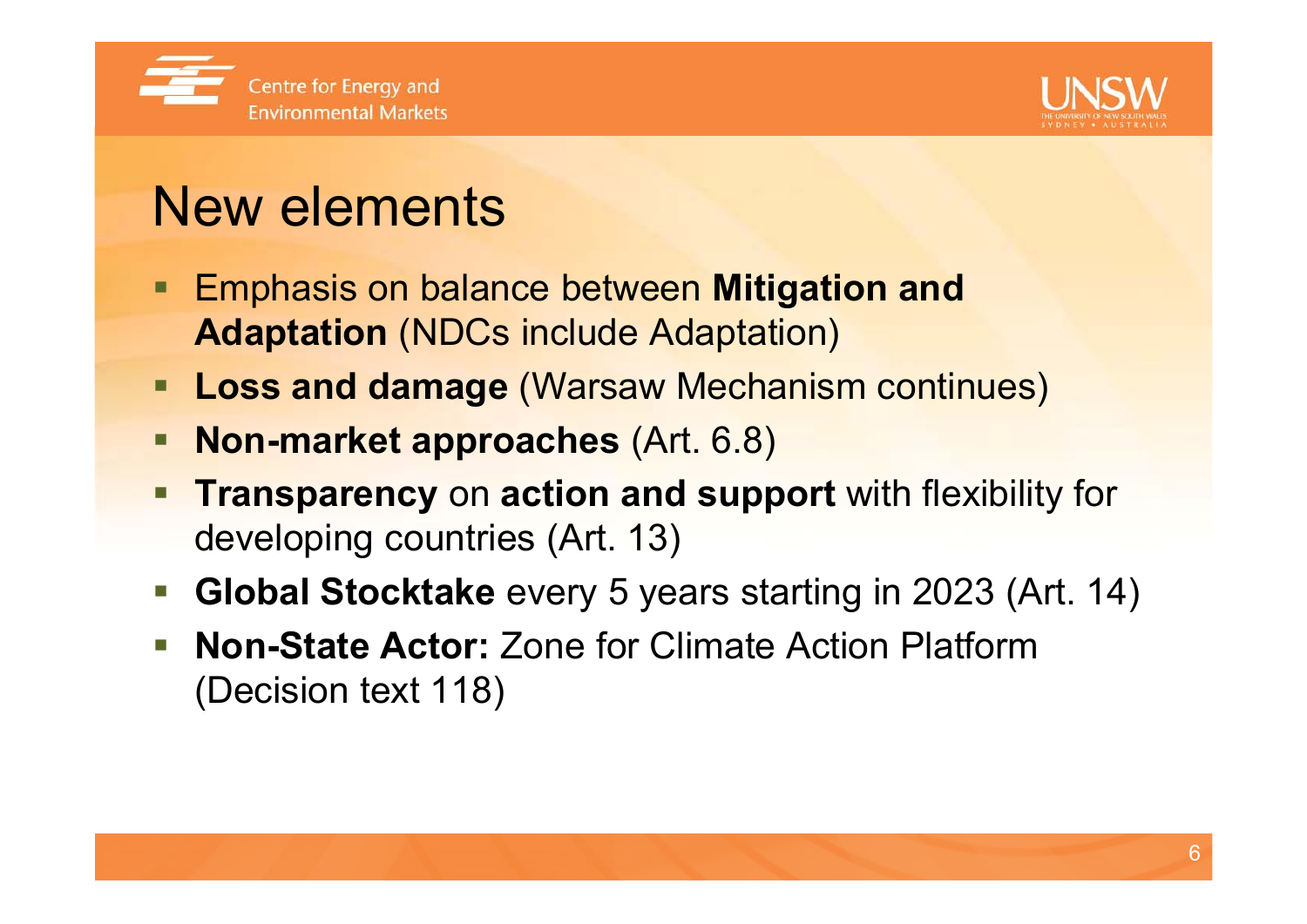



## Paris climate conference biggest ever...